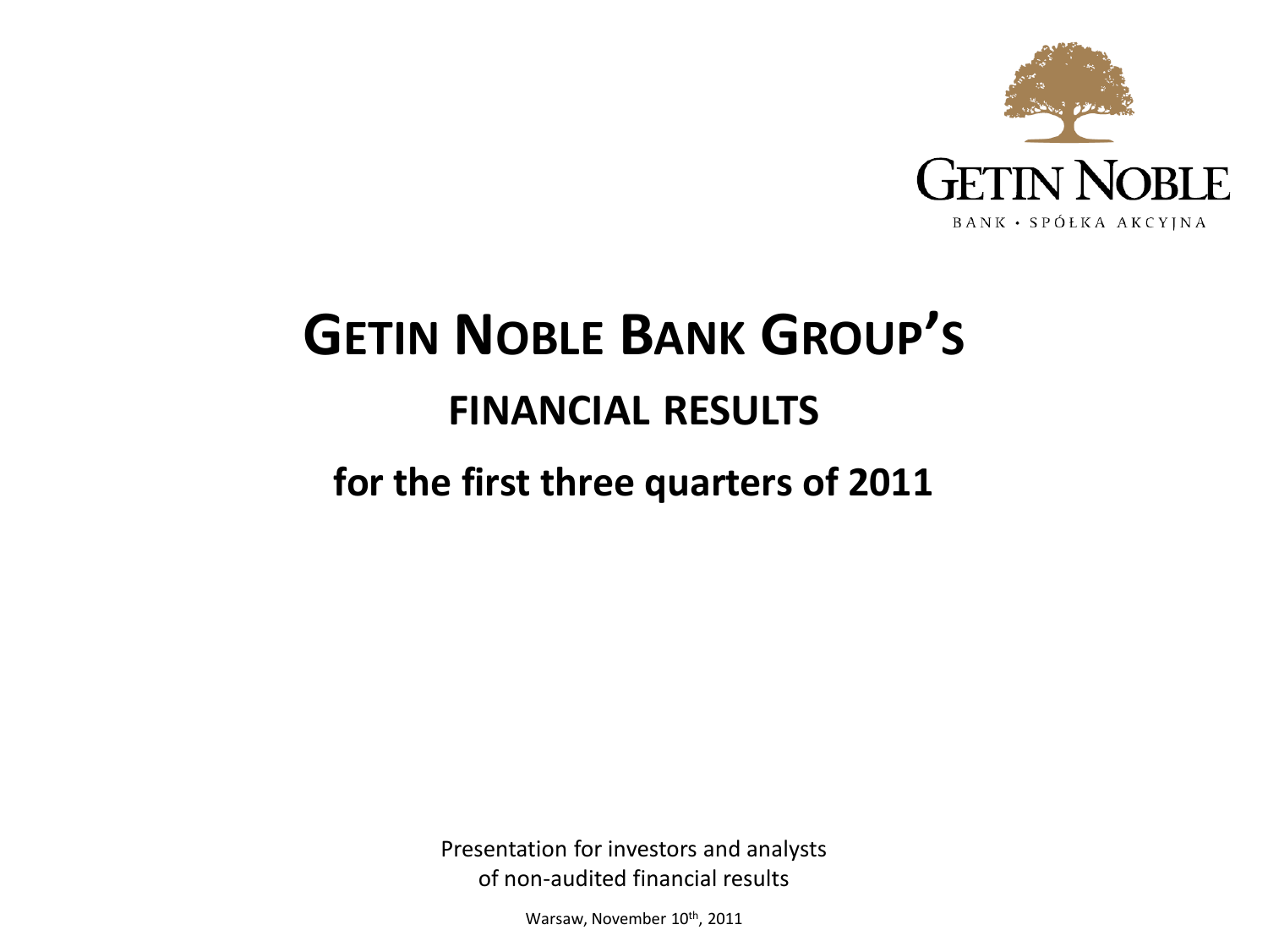

- **Pre-tax profit for the first three quarters of 2011 topped PLN 1 billion.**
- **Sales of loans in 2011 increased by over 35% compared to a year ago.** a pro **The Bank's loan balance increased by almost a third in the last 12 months (excluding CHF/PLN exchange rate impact +23%). During that time, the market grew by 14.3%.**
- **PLN 400 million of subordinated debt issued by the Bank (including PLN 335 million classified as complementary capital City following approval by the Polish Financial Supervision Authority).**
- **The Bank's revenues are growing at double the pace of its operating cost growth.**
- **In Q3, total deposits placed with the Bank by retail customers amounted to nearly PLN 2,8 billion. The Bank continued to raise significant funds from the market despite unfavorable market conditions, while maintaining its financing cost growth regime (new contracts in Q3 with an average margin of 57 basis points above the 3M WIBOR rate).**
- **All of the Bank's CIRS CHF transactions until the end of 2012 were renewed and collateralized at prices approx. 50% lower than current market margins.**
- **The Bank puts great emphasis on the quality of its loan portfolio. College** 
	- Confirmed significant improvement in quality of loans sold since 2010, which stand for over 35% of loan portfolio.
- **The results of the Group's companies (Noble Funds, Noble Securities and Getin Leasing) have trended positively.**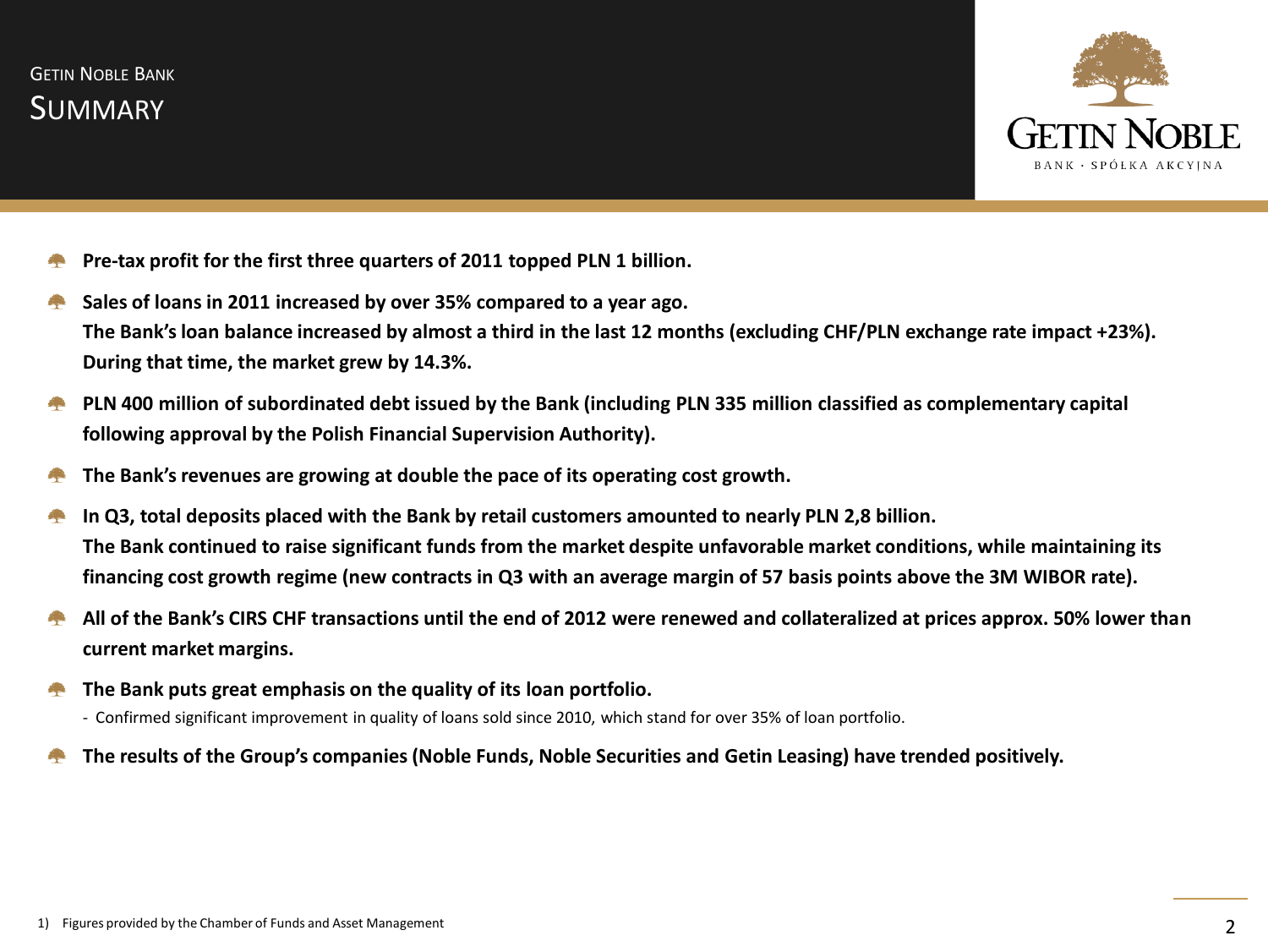# KEY FINANCIAL RATIOS **GETIN NOBLE BANK**



| 30.09.2011 / 31.12.2010 |          |                                                                        |
|-------------------------|----------|------------------------------------------------------------------------|
| 39 694,0 PLN m          | $+18,7%$ | Loans balance $(3Q'11 \text{ vs } 2Q'2011 \text{ increase by } 5.5\%)$ |
| 44 535,4 PLN m          | $+20,3%$ | Deposits balance                                                       |
| 4 240,7 PLN m           | $+28,8%$ | Equity<br>(attributable to equity holders of the parent company)       |
| 52 718,0 PLN m          | $+23,2%$ | Balance sheet total                                                    |

#### **1-3Q 2011 / 1-3Q 2010**

| 988,8 PLN m   | $+28,7%$      | Net interest income                                                                      |
|---------------|---------------|------------------------------------------------------------------------------------------|
| 669,5 PLN m   | $-6,8%$       | Net fee and commission income                                                            |
| 628,2 PLN m   | $+18,7%$      | Overhead costs (Q3'11 vs Q2'11 increase by 10,9% as result of PDK takeover by Idea Bank) |
| 918,9 PLN m   | $+10,0%$      | Result on provisions for NIL and other accounts receivable                               |
| 1 000,3 PLN m | $+208,6%$     | Gross profit                                                                             |
| 881,3 PLN m   | $+157,4%$     | Net income<br>(attributable to equity holders of the parent company)                     |
| 24,73%        | $-6,62$ p.p.  | $C / 1^{1}$                                                                              |
| 10,20%        | $+0,20 p.p.$  | $CAR$ <sup>1)</sup> <sup>2)</sup>                                                        |
| 36,24%        | $+20,11$ p.p. | ROE <sup>1</sup>                                                                         |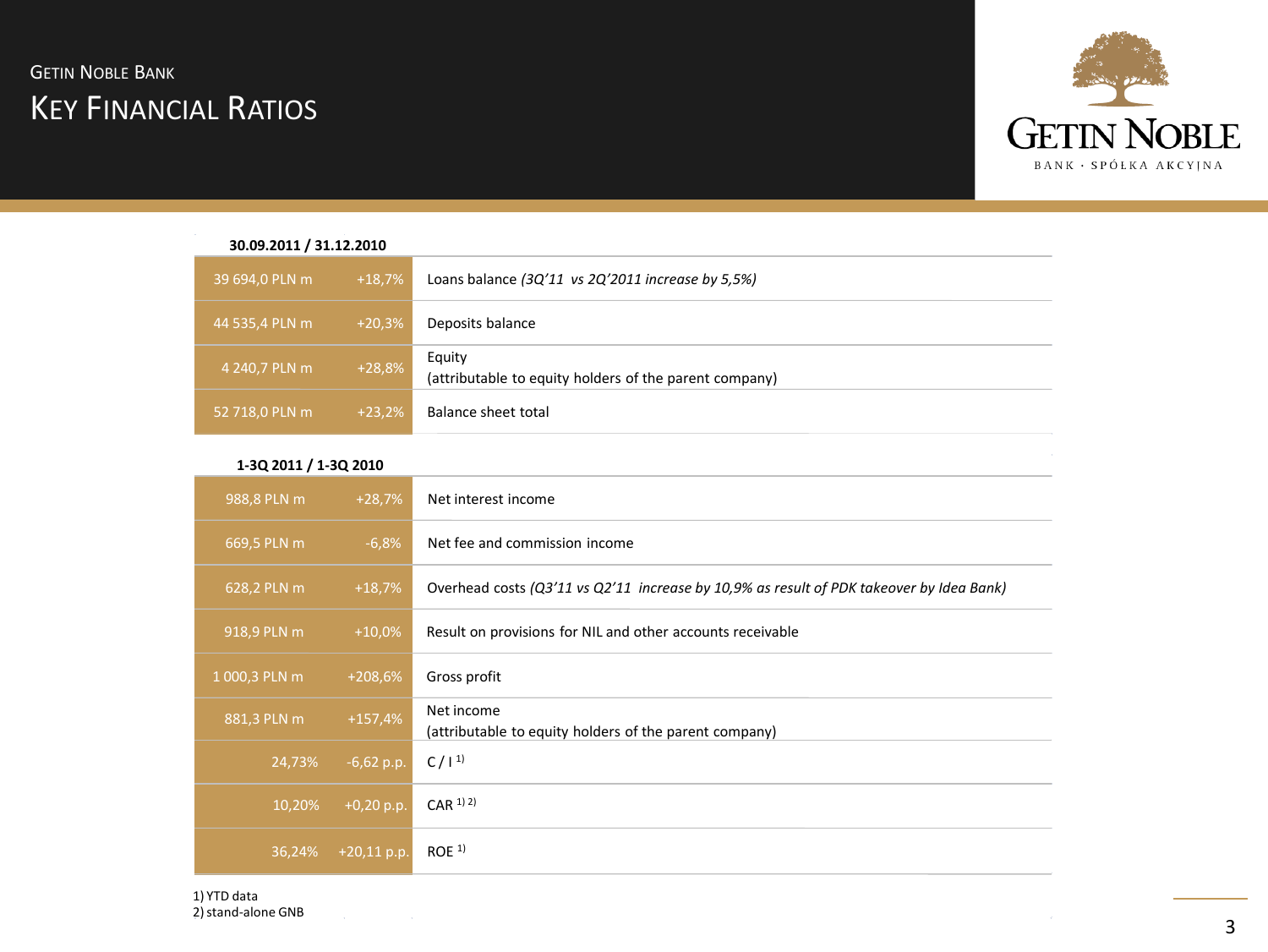# DEPOSITS: BALANCE AND MARKET SHARE

*Deposit balance grew up over three times faster than the market in 3rd quarter.*



+29,7% Portfolio balance (PLN m) Market share  $(\%)$ <sup>1)</sup> +1,0 p.p. **34 331 44 535 30.09.2010 30.09.2011 5,2% 6,2% 30.09.2010 30.09.2011 890 424**  *86 51*

Cost of new retail contracts in PLN and change of deposit balance



- In the third quarter of 2011, the Bank increased its deposit balance by PLN 3,9 billion (9,5%), which means a threefold increase in the growth rate compared to the 3.1% growth rate for the entire market.
- The margin <sup>2)</sup> on new contracts was maintained at level of 40-70 basis points, with the Bank continuing to raise significant funds on the market С. despite unfavorable market conditions.
- In the last 12 months, the Bank's deposit portfolio has grown by nearly 28%, i.e. by PLN 10.2 billion, including over 97% in retail customers' funds  $3$

- 2) Above the 3M WIBOR
- 3) Liabilities to private individulas

<sup>1)</sup> Market shares calculated on the basis of NBP data (market = banks operating in Poland + Polish branches of credit institutions and branches of foreign banks + SKOKs)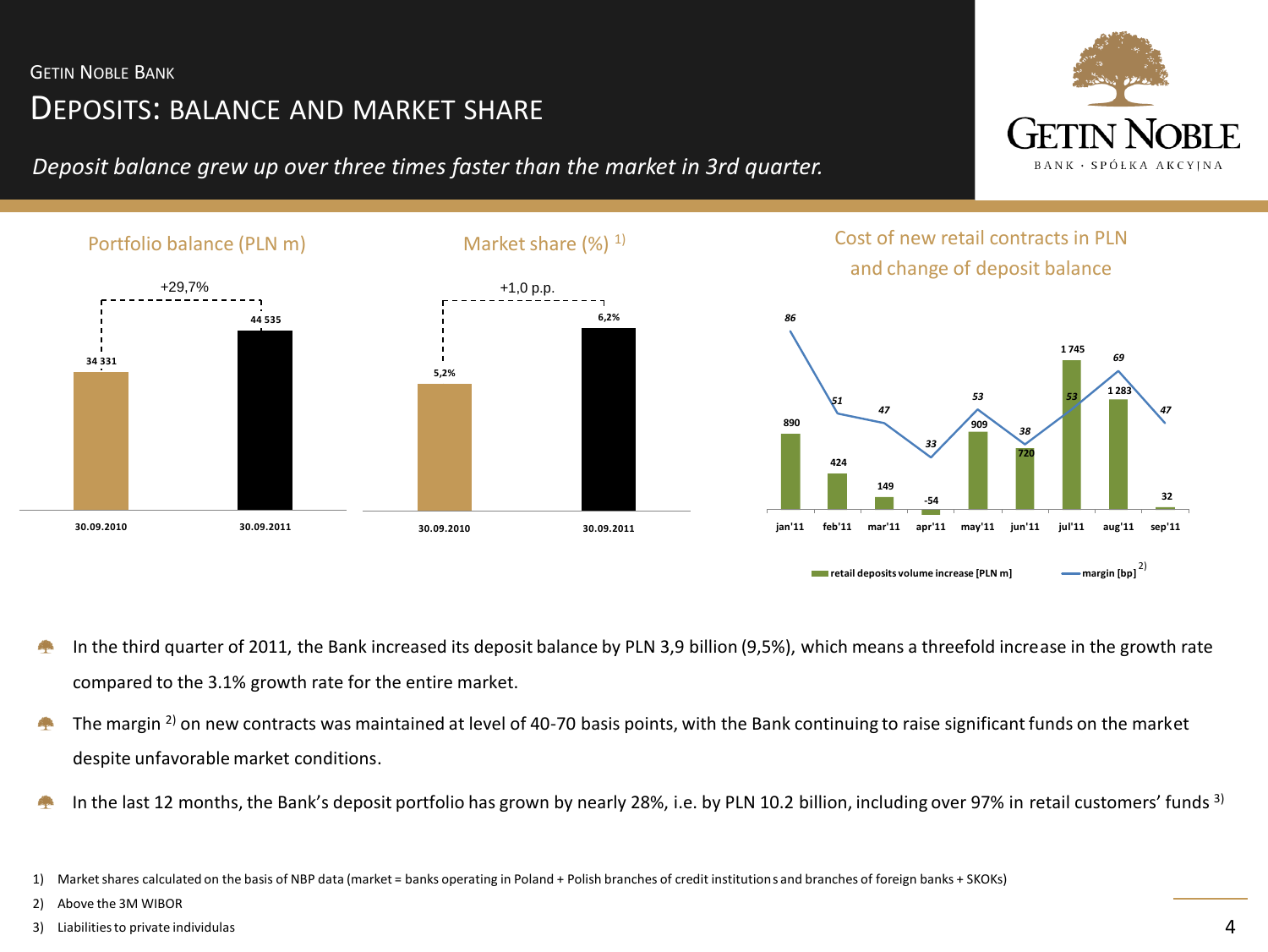# LOANS: BALANCE AND MARKET SHARE **GETIN NOBLE BANK**

*The Bank is growing at double the pace of the entire market growth in 2011*





- The Bank's sales in 2011 amounted to PLN 10.5 billion, which was an increase by 35.4% compared to the same period of the previous year.
- The Bank has maintained its secure balance sheet structure. Getin Noble Bank's balance sheet total (total assets) has grown by PLN 9,920 million since 1 January 2011 (+23.2% versus the figure at 31 Dec.2010). This growth is attributable to the Bank's amounts-due-to-customers figure rising by 20.3% and loans-and-advances figure by 18.7%.
- Equity (attributable to shareholders in the parent company) has risen by 28.8% during the same period and by over a third in the last 12 months.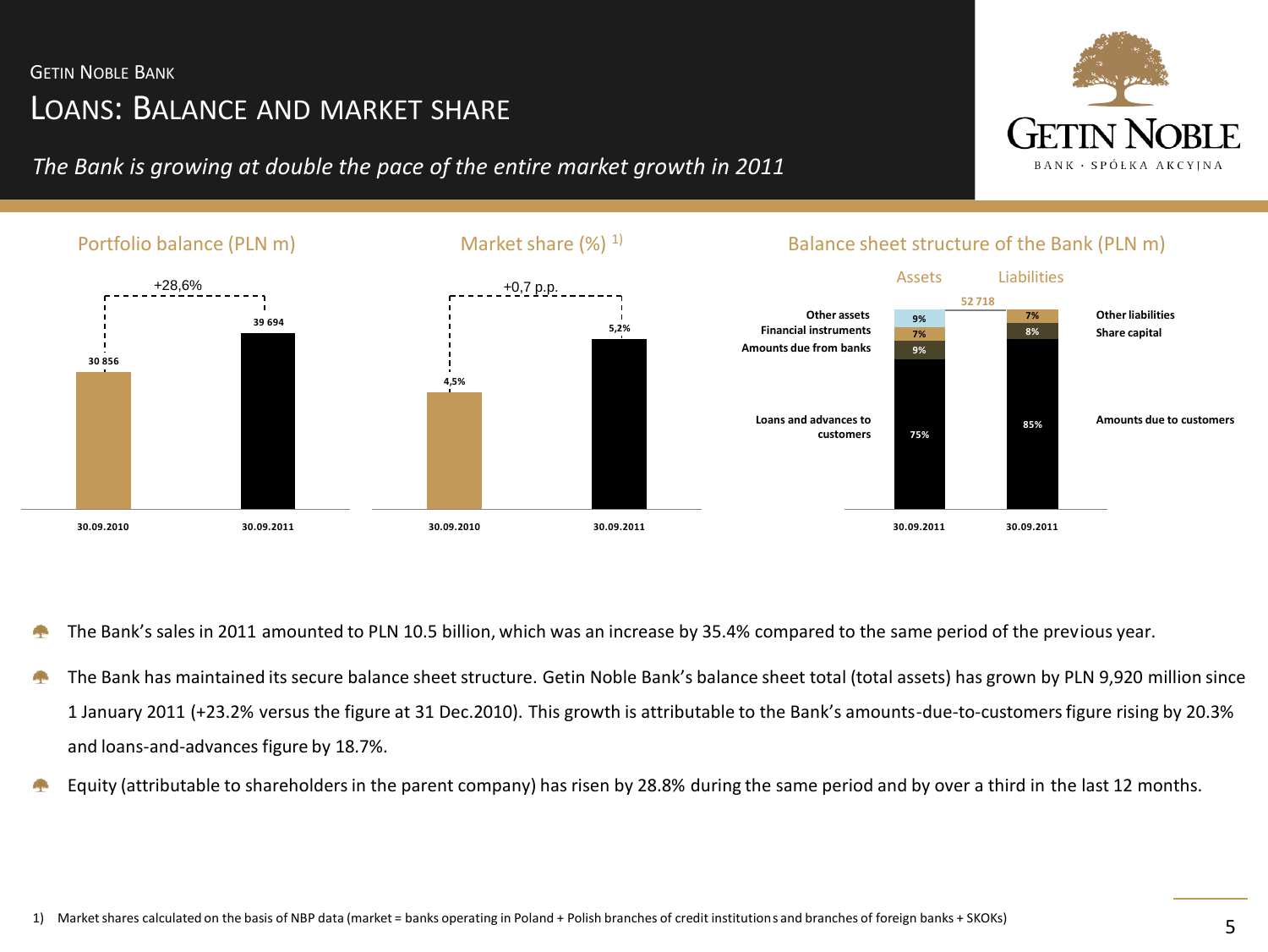SME LOANS

### *Fast and stable growth of lease activity*



#### Sale of loans (PLN m)



#### Leasing (PLN m)



- 1) Balance of gross SME loans and leasing portfolio.
- 2) Balance as of the end of 3<sup>rd</sup> quarter does not include 0,62 PLN bln of mortgage loans from Idea Bank in connection with lost of control over the subsidiary.
- 3) According to ZPL ranking.

#### Portfolio (PLN m)<sup>1)</sup>



- Already 4<sup>th</sup> market position in passenger cars and light vans up to 3.5t leasing.
- Getin Leasing moved from 15<sup>th</sup> to 7<sup>th</sup> place in Poland. A.
- The highest increase in sale of leases on the Polish A. market in 2011 (+189%)<sup>3)</sup>.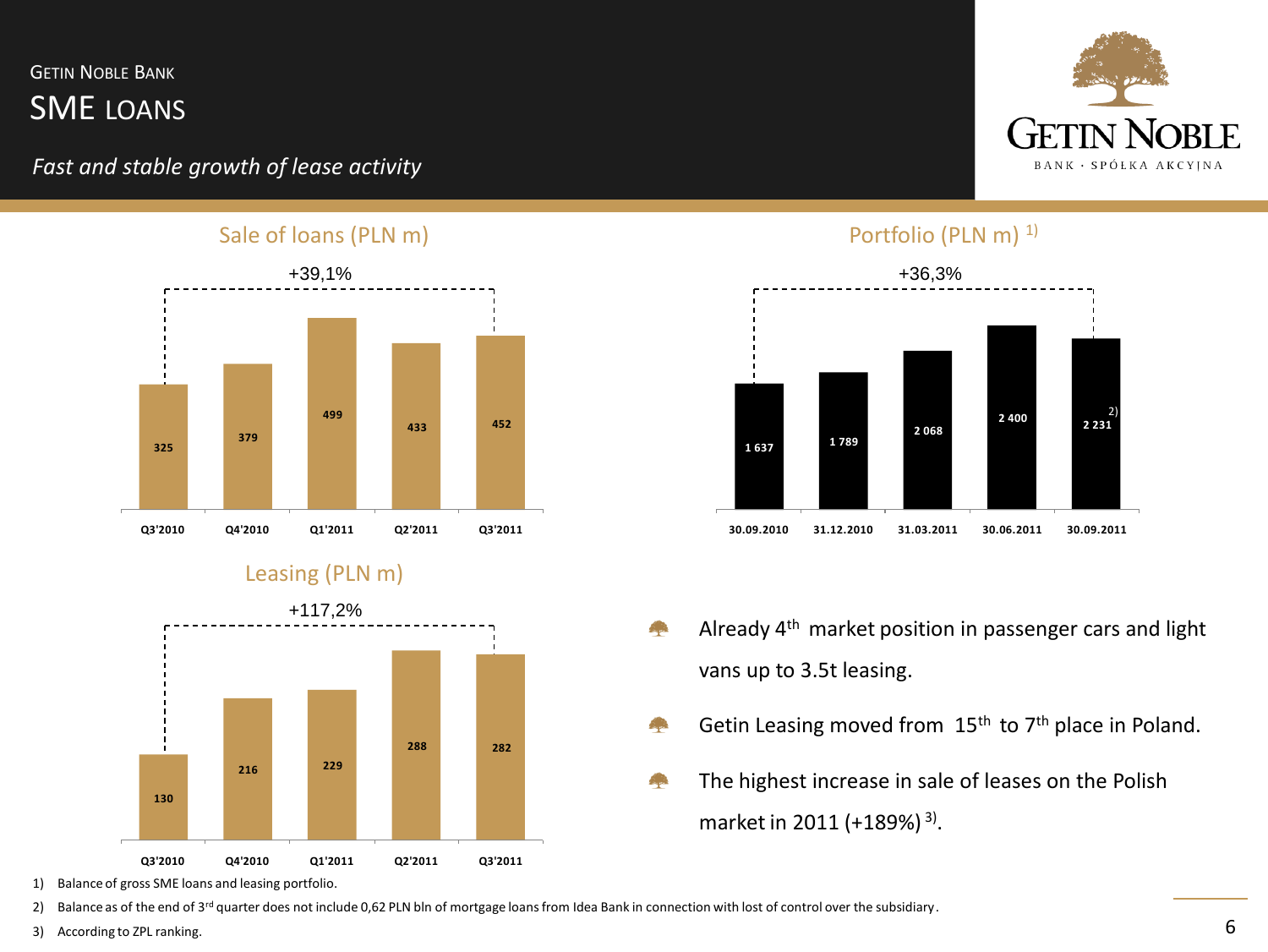# MORTGAGE, RETAIL AND CAR LOANS

*Maintained position of leader in car loans, vice-leader in mortgage loans*











#### **MORTGAGE LOANS**

- Æ. Q3 2011 sales down by 11.8% compared to the average figure for the first six months of the year, as a result of the Bank's prudent approach to credit risk and its reduction in the sale of the least profitable product .
- A. The loans sold bz the Bank were predominantlz loans in PLN. As a result, the share of foreign-currency loans in relation to the Bank's total portfolio is steadily lower, with a drop to 43.4%  $3$ ) as at the end of Q3 2011, meaning it was lower by 2.7% than as at the end of 2010.

#### **RETAIL LONAS**

The Bank's loan portfolio grew at double the pace of that for the entire 4 market. The Q3 consumer credit balance grew by 1.3% for the entire banking sector and by 2.5% at GNB.

#### **CAR LOANS**

Sales of car loans continued at high levels despite lower sales of new (-6.3%) and used (-8.1%) vehicles<sup>4)</sup> this year.

- 3) stand-alone GNB
- 4) Figures from CEPIK

1) Gross portfolio

2) Balance as of the end of  $3^{rd}$  quarter does not include Idea Bank loans in connection with lost of control over the company (0,21 PLN bln of mortgage loans, 0,05 PLN bln of retail loans and 0,22 PLN bln of car loans)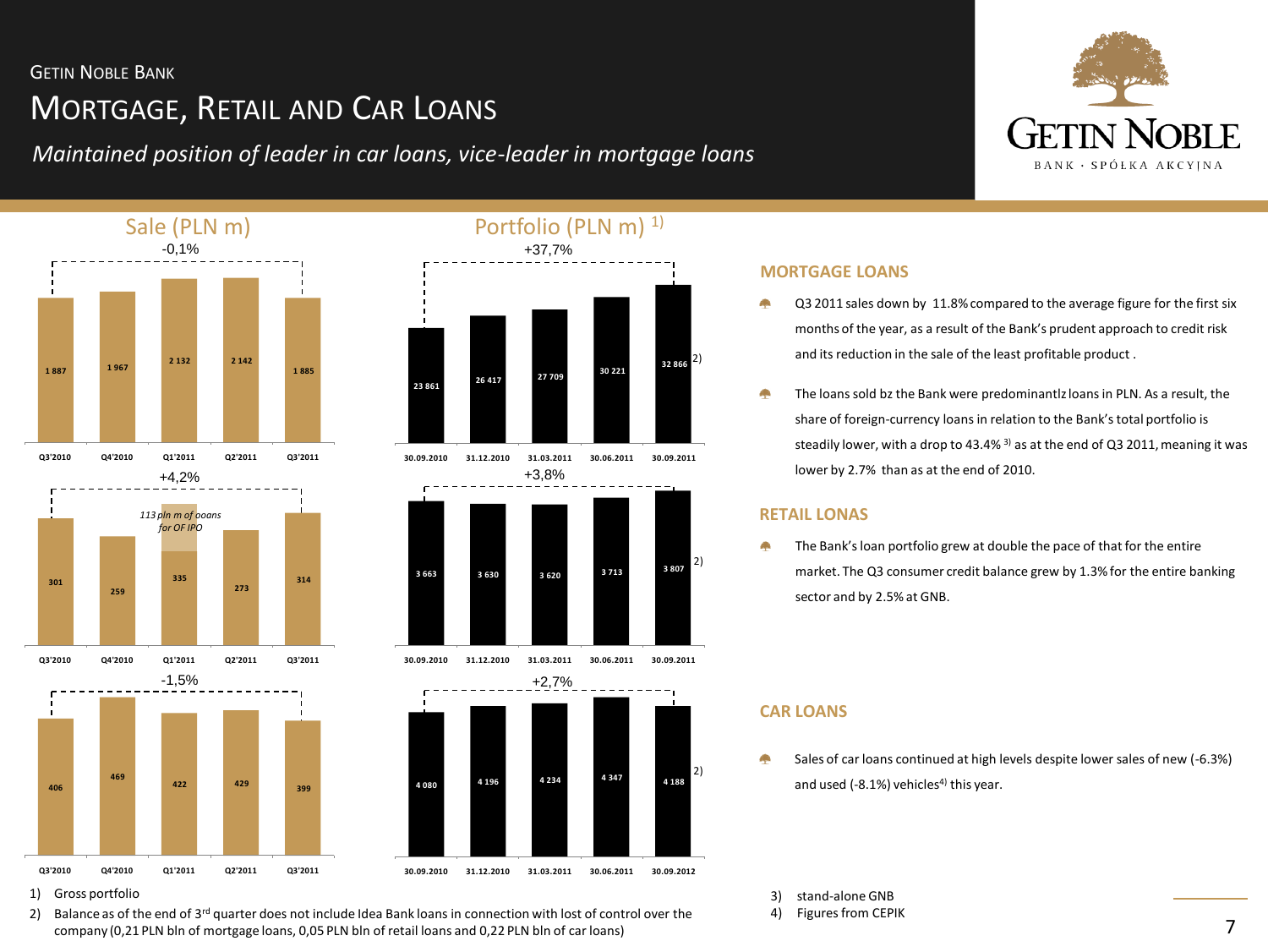# SHARE OF FOREIGN CURRENCY LOANS IN THE PORTFOLIO **GETIN NOBLE BANK**

*Nearly 93% of new loans in PLN.* 



Share of foreign currency loans in total portfolio (%)



Exchange rates as of 30 June. 2011 share of foreign currency loans in the portfolio would have decrease to level of 41,1% at the end of **Contract** 3<sup>rd</sup> quarter.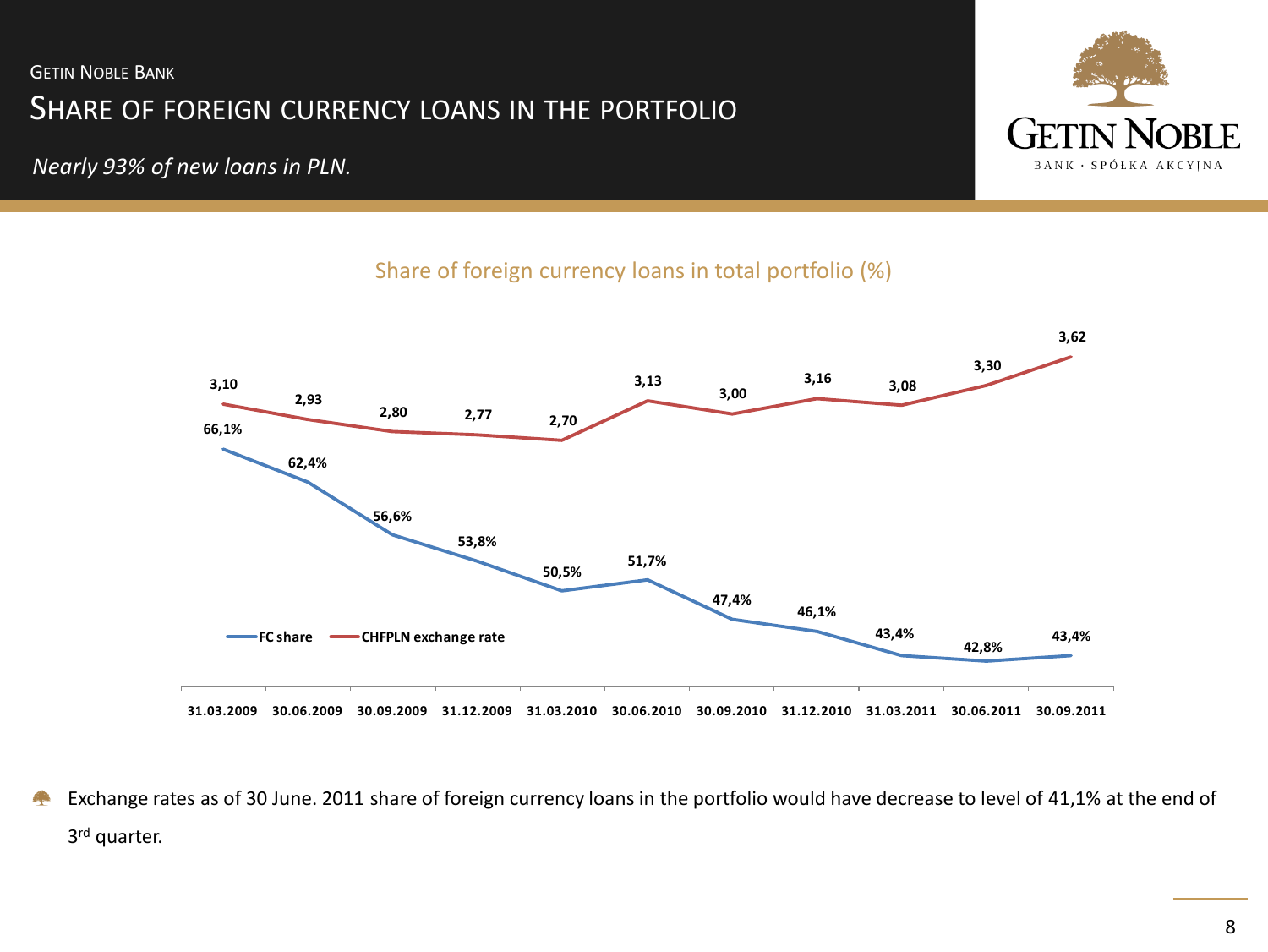CONTRIBUTION OF COMPANIES TO GROUP PROFIT FOR 1H'2011

*The Group's banking activity was the main source of its net income, with income contributed by the other Group companies being on the increase.*



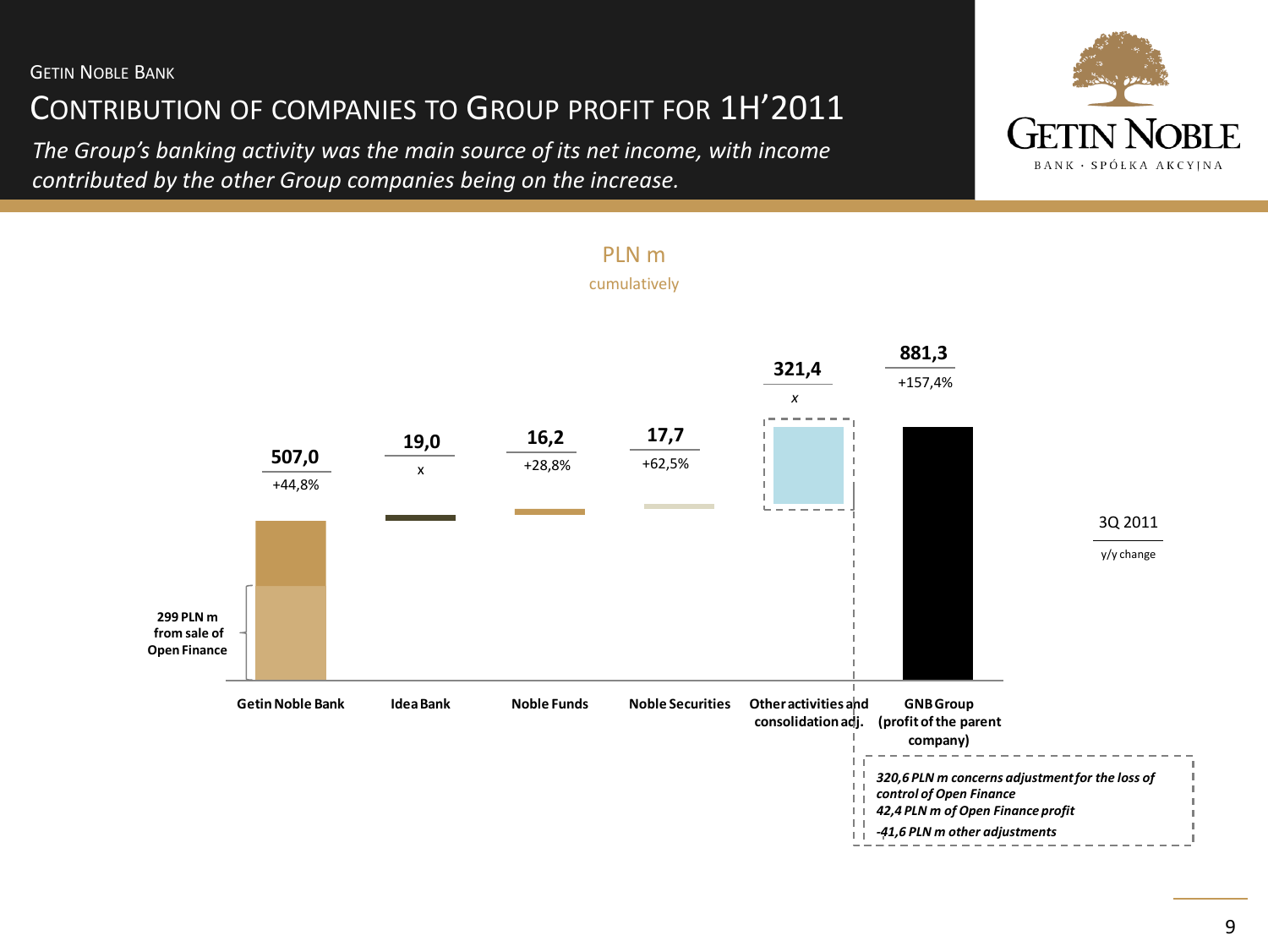# RESULTS FROM BUSINESS OPERATIONS

*Increase of profit in result of higher income dynamic.*







The Bank's net interest income increased and its net fee and commission income continued at a level close to that achieved in 2010. **Contract** 

- The Bank's continued to consistently expand its revenue from sources other than loans. 42
	- over 43% in commission not related to loan sales, i.e. by 3 percentage points above the average for 2011 and 14 percentage points above the figure for 2010.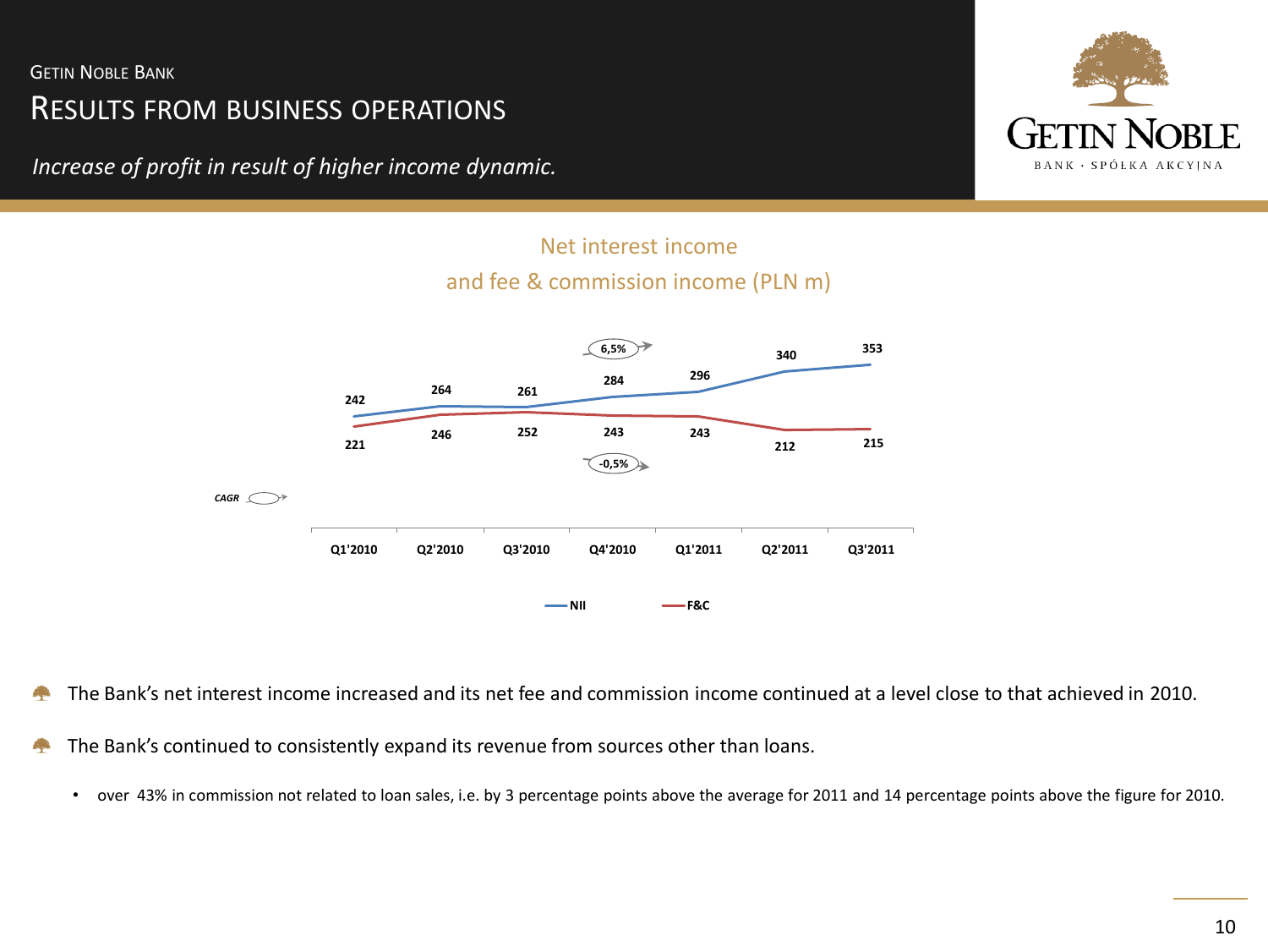# OVERHEAD COSTS

*Maintaining high cost efficiency despite dynamic growth of the Group.*







Stand-alone operating costs continued at the level for the previous quarter.

- The Bank's C/I ratio was 24.7%, i.e. down by 6.62 percentage points compared to the end of Q3 2010. r.<br>Ta
- The operating costs for the Group's companies nearly doubled as a result of Idea Bank's acquisition of PDK. **Si**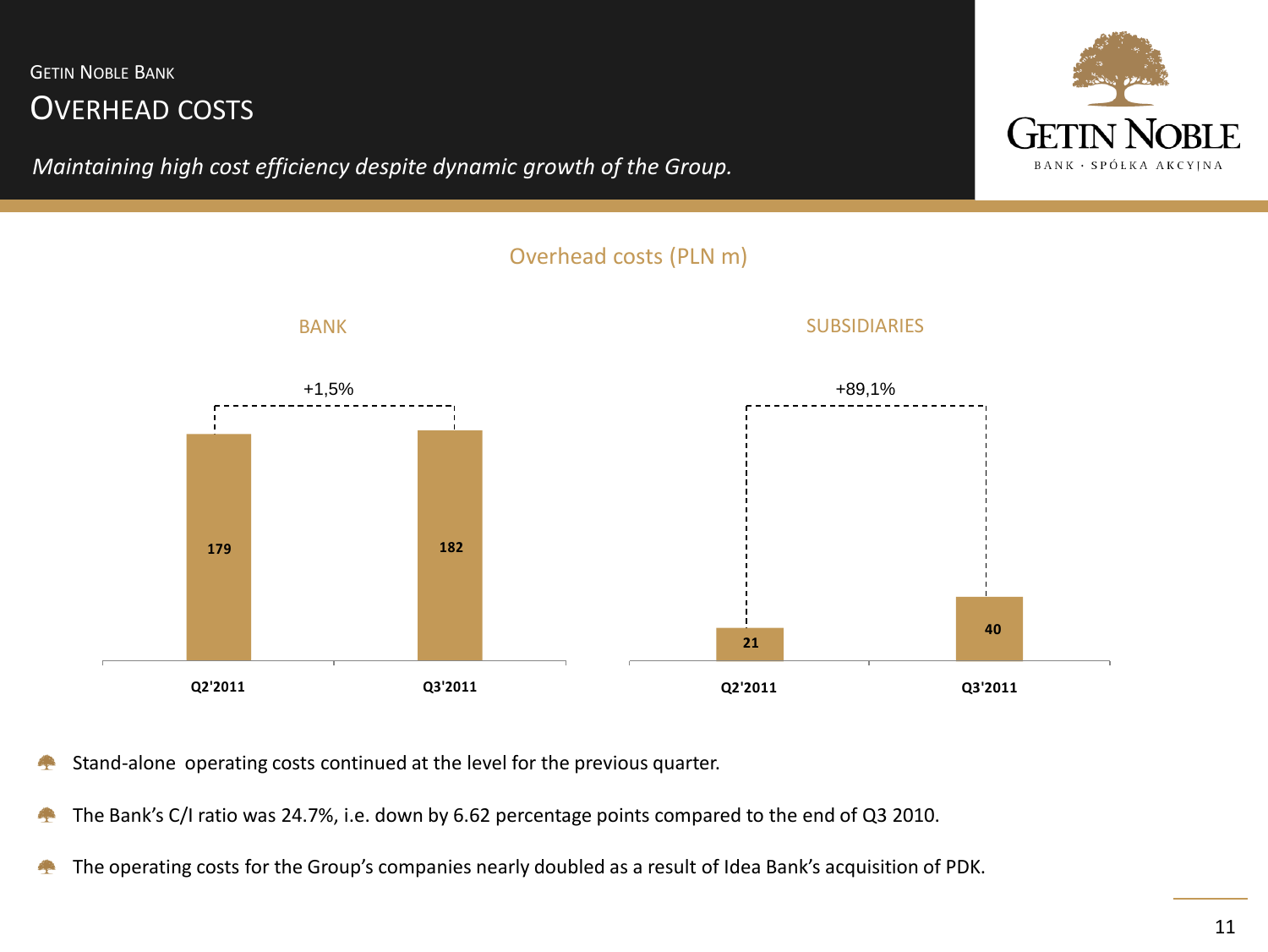# CREDIT RISK

*Noticeable results of measures aimed at improving asset quality*



#### Cost of credit risk (%)<sup>1)</sup>

|                 | 30.09.2011 | 31.12.2010 | change       |
|-----------------|------------|------------|--------------|
| corporate loans | 4.3%       | 3,2%       | $1,13$ p.p.  |
| car loans $2$   | 4.1%       | 6.0%       | $-1,91$ p.p. |
| mortgage loans  | 2.6%       | 2,0%       | $0,69$ p.p.  |
| retail loans    | 4,5%       | 9,9%       | $-5,44$ p.p. |
| loans total     | 3,1%       | 3,5%       | $-0,39$ p.p. |

#### Impairment charges and loan balance (PLN m)



**impairment losses impairment losses immed and** *impairment losses* 

1) Result on provision for NIL and other accounts receivable to average loans volume; annualized factor

- Continuing measures aimed at reducing the costs of risk: A.
	- Continuously changing the product range to reduce the cost of risk, particularly in respect of corporate loans and mortgage loans
	- Effectively carrying out debt recovery and pre-debt recovery activities
- A. The default rates for the initial payments on car loans continued stable, at the lowest levels since 2008.
- A. The increase in Impairment losses of retail loans to individuals and on car loans in Q3 2011 was lower than in 2Q 2011 by nearly 20% and 30% respectively.

|                                                                                              | Q <sub>2</sub> 2011 | Q3 2011 |
|----------------------------------------------------------------------------------------------|---------------------|---------|
| CHF/PLN average exchange rate                                                                | 3.1661              | 3,5622  |
| an increase in impairment losses of mortgage<br>loans [PLN m]                                | $-200$              | $-259$  |
| gain/loss on financial instruments measured at fair<br>value through profit and loss [PLN m] | 10                  | 57      |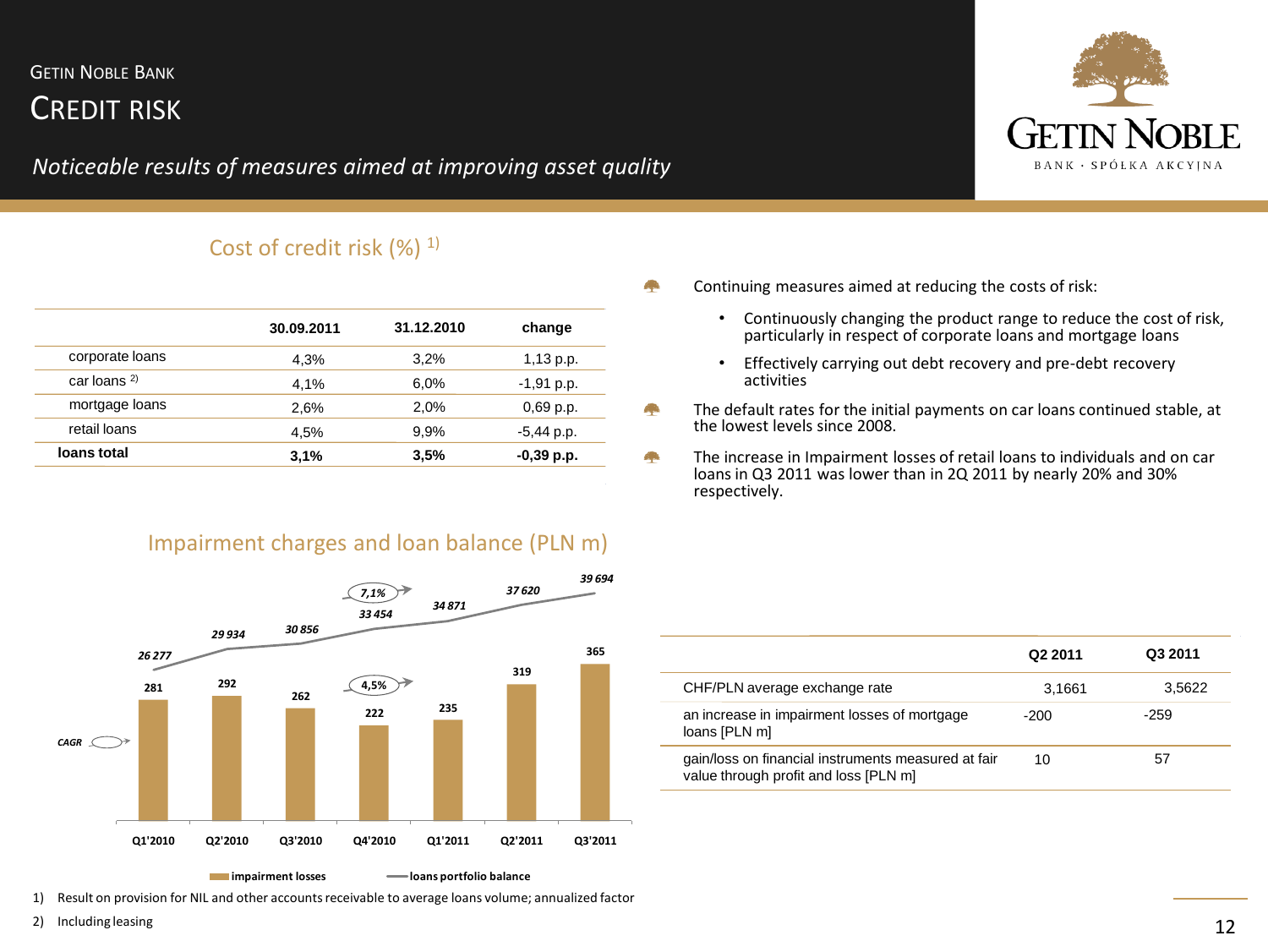CREDIT RISK

*Steady improvement in the quality of new loans*



### Mortgage loans

Relative change in credit risk compared to Q1'2010 (%)



#### Retail loans interest on 30 DPD in repayment of the first instalment (%)



interest on 30 DPD in repayment of the first instalment (%)

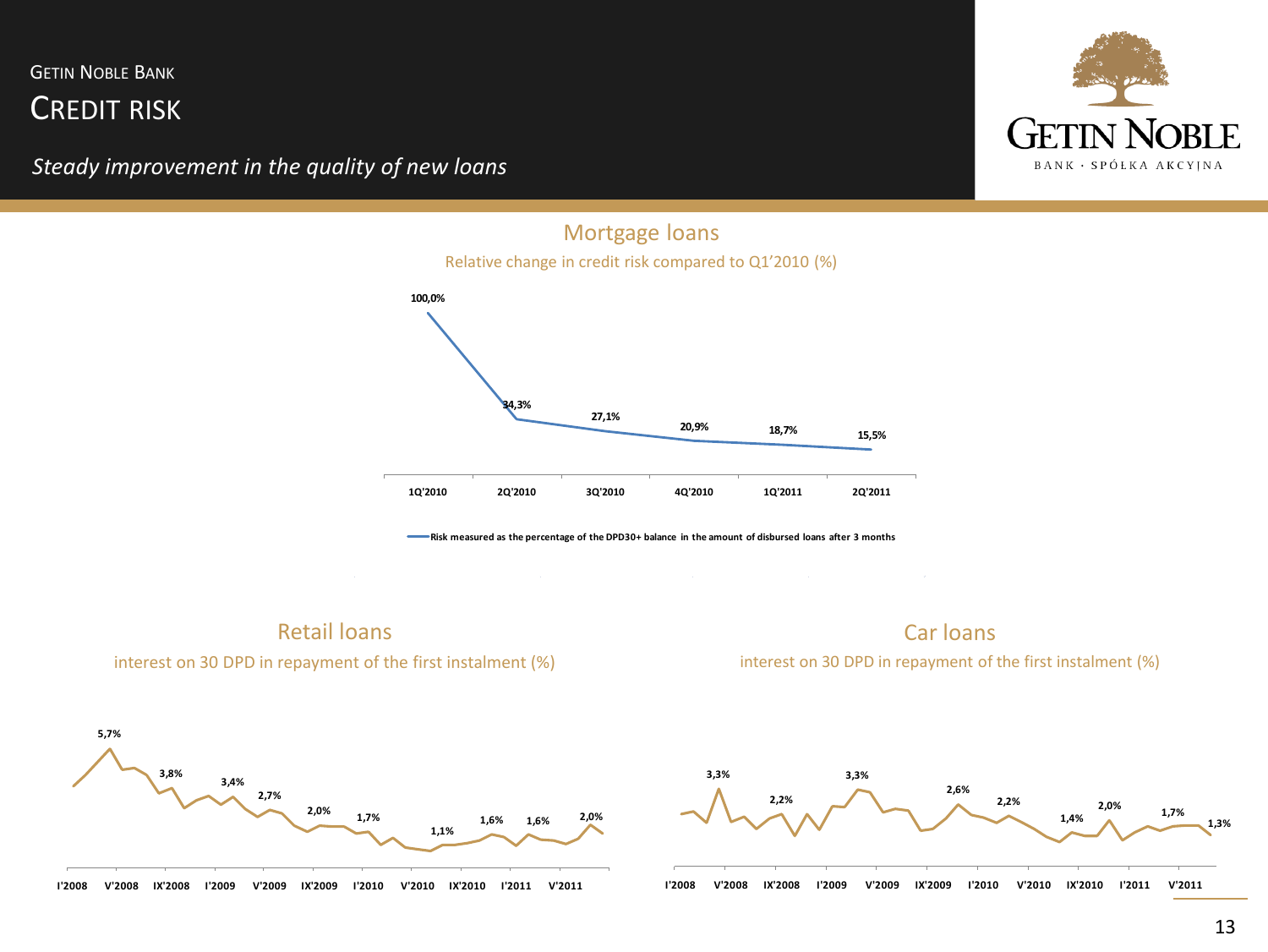

| PLN <sub>m</sub> | 30.09.2011                                                                                                       | 31.12.2010 | 30.09.2010  | 30.09.2011/<br>31.12.2010 | 30.09.2011/<br>30.09.2010 |
|------------------|------------------------------------------------------------------------------------------------------------------|------------|-------------|---------------------------|---------------------------|
|                  | 4 2 4 0 , 7                                                                                                      | 3 2 9 3, 7 | 3 1 5 8 , 1 | $+28,8%$                  | $+34,3%$                  |
|                  | 52 718,0                                                                                                         | 42 797,8   | 38 990,6    | $+23,2%$                  | +35,2%                    |
|                  | 39 694,0                                                                                                         | 33 454,0   | 30 856,2    | $+18,7%$                  | $+28,6%$                  |
|                  | 44 535,4                                                                                                         | 37 025,7   | 34 331,4    | $+20,3%$                  | $+29,7%$                  |
| PLN <sub>m</sub> | 3Q 2011                                                                                                          | 2Q 2011    | 3Q 2010     | 3Q'11/<br>2Q'11           | 3Q'11/<br>3Q'10           |
|                  | 681,8                                                                                                            | 1 2 9 0, 3 | 614,8       | $-47,2%$                  | $+10,9%$                  |
|                  | $-222,6$                                                                                                         | $-200,8$   | $-181,7$    | $+10,9%$                  | $+22,5%$                  |
|                  | 90,1                                                                                                             | 691,2      | 134,3       | -87,0%                    | $-32,9%$                  |
|                  | 24,73%                                                                                                           | 21,83%     | 31,35%      | $+2,90$ p.p.              | $-6,62$ p.p.              |
|                  | (attributable to equity holders of the parent company)<br>(attributable to equity holders of the parent company) |            |             |                           |                           |

| ROE <sup>1</sup>       | 36,24% | 49,28% | 16,14% | $-13,03$ p.p. | $+20,11$ p.p. |
|------------------------|--------|--------|--------|---------------|---------------|
| NIM <sup>2</sup>       | 2,9%   | 3,0%   | 2,8%   | $-0,10$ p.p.  | $+0,10$ p.p.  |
| $CAR$ <sup>1) 3)</sup> | 10,20% | 9,82%  | 10,00% | $+0,38$ p.p.  | $+0,20$ p.p.  |
|                        |        |        |        |               |               |